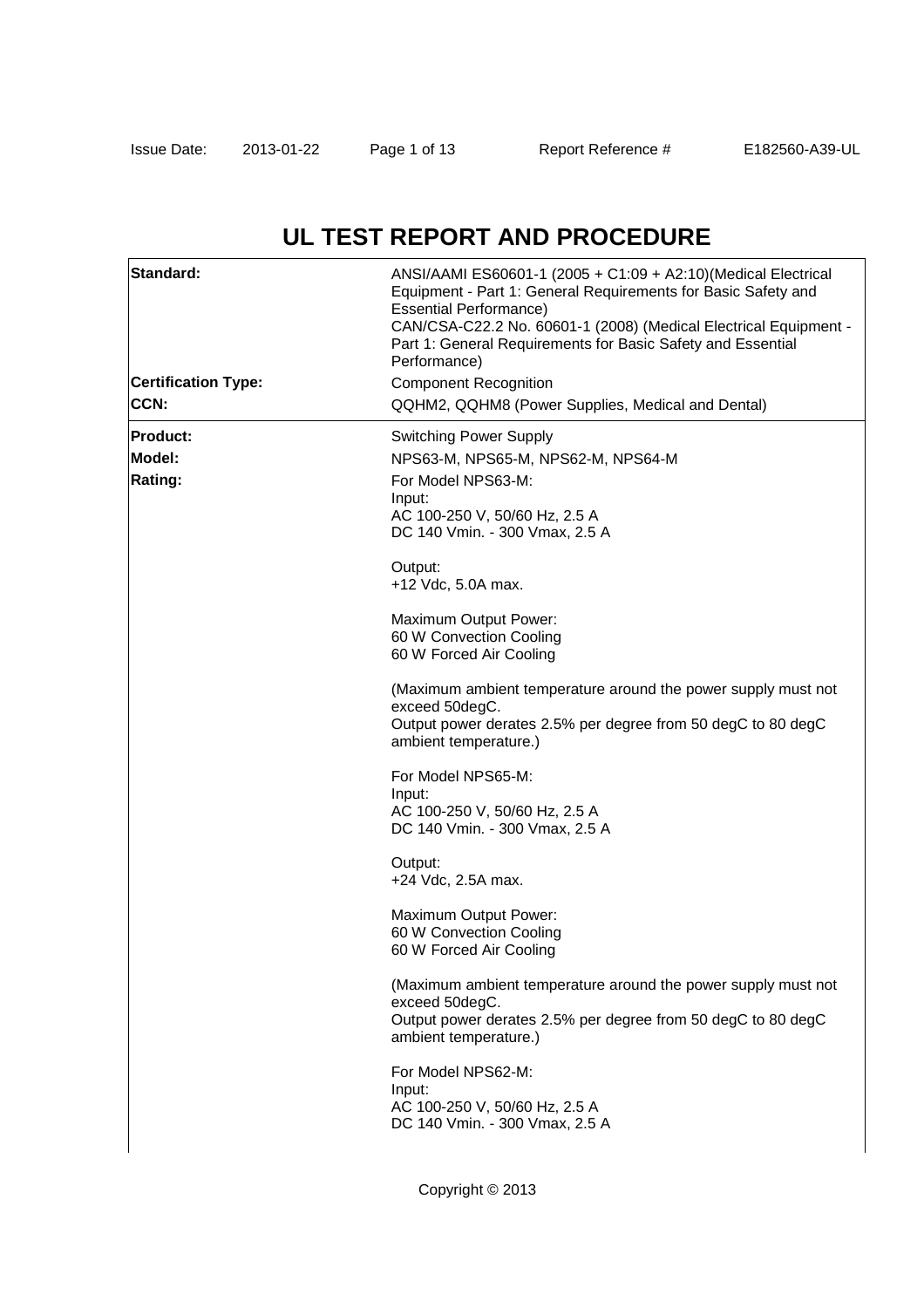|                                    | Output:<br>+5 Vdc, 11.0A max.                                                                                                                                            |
|------------------------------------|--------------------------------------------------------------------------------------------------------------------------------------------------------------------------|
|                                    | Maximum Output Power:<br>55 W Convection Cooling<br>55 W Forced Air Cooling                                                                                              |
|                                    | (Maximum ambient temperature around the power supply must not<br>exceed 50degC.<br>Output power derates 2.5% per degree from 50 degC to 80 degC<br>ambient temperature.) |
|                                    | For Model NPS64-M:<br>Input:<br>AC 100-250 V, 50/60 Hz, 2.5 A<br>DC 140 Vmin. - 300 Vmax, 2.5 A                                                                          |
|                                    | Output:<br>+15 Vdc, 4.0A max.                                                                                                                                            |
|                                    | Maximum Output Power:<br>60 W Convection Cooling<br>60 W Forced Air Cooling                                                                                              |
|                                    | (Maximum ambient temperature around the power supply must not<br>exceed 50degC.<br>Output power derates 2.5% per degree from 50 degC to 80 degC<br>ambient temperature.) |
| <b>Applicant Name and Address:</b> | ASTEC INTERNATIONAL LTD - PHILIPPINE<br><b>BRANCH</b><br>16TH FL<br>LU PLAZA<br>2 WING YIP ST<br>KWUN TONG KOWLOON HONG KONG                                             |

Issue Date: 2013-01-22 Page 2 of 13 Report Reference # E182560-A39-UL

This is to certify that representative samples of the products covered by this Test Report have been investigated in accordance with the above referenced Standards. The products have been found to comply with the requirements covering the category and the products are judged to be eligible for Follow-Up Service under the indicated Test Procedure. The manufacturer is authorized to use the UL Mark on such products which comply with this Test Report and any other applicable requirements of UL LLC ('UL') in accordance with the Follow-Up Service Agreement. Only those products which properly bear the UL Mark are considered as being covered by UL's Follow-Up Service under the indicated Test Procedure.

The applicant is authorized to reproduce the referenced Test Report provided it is reproduced in its entirety.

UL authorizes the applicant to reproduce the latest pages of the referenced Test Report consisting of the first page of the Specific Technical Criteria through to the end of the Conditions of Acceptability.

Any information and documentation involving UL Mark services are provided on behalf of UL LLC (UL) or any authorized licensee of UL.

Prepared by: Jeffery Chan Reviewed by: Calvin Tang

Copyright © 2013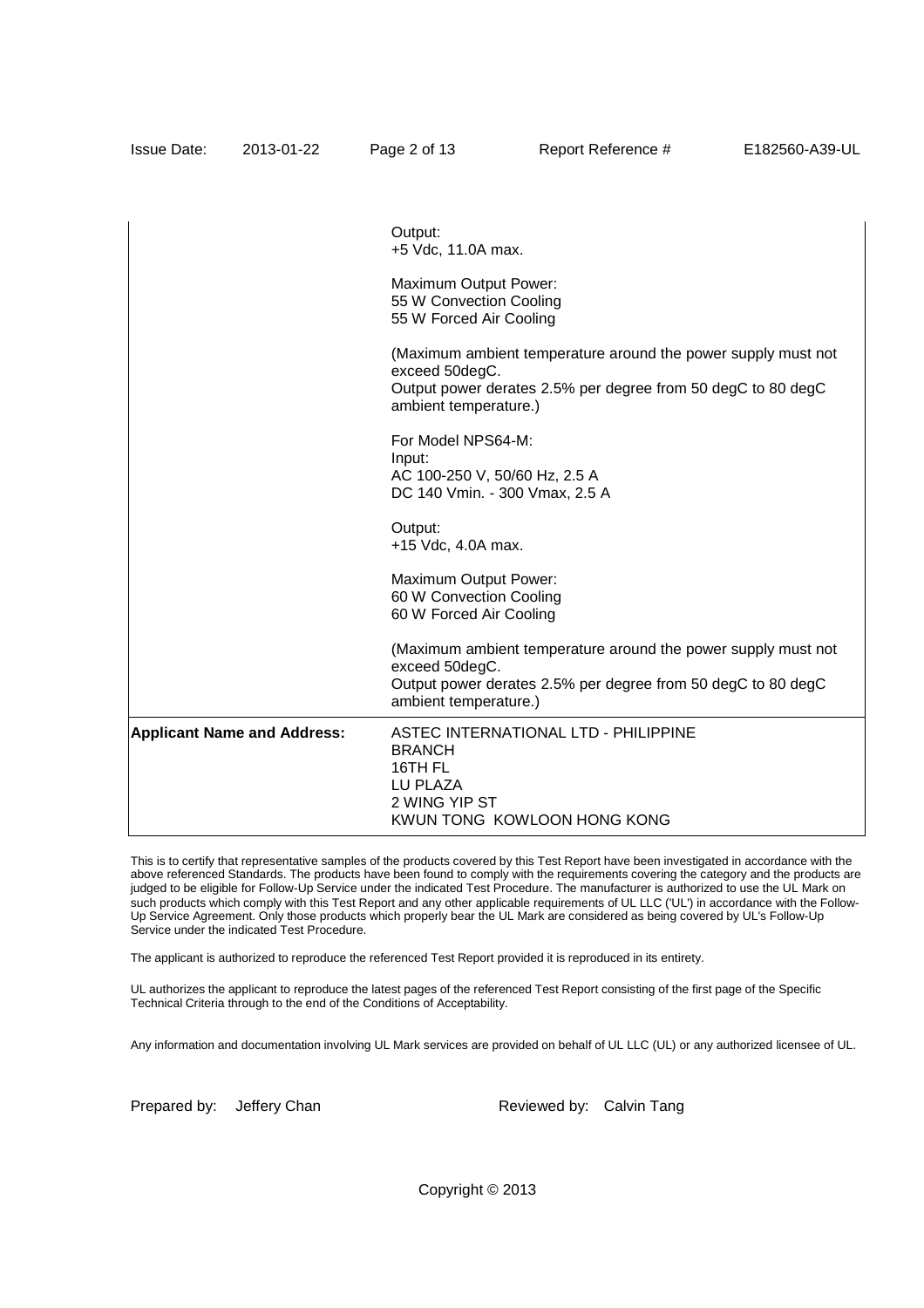## **Supporting Documentation**

The following documents located at the beginning of this Procedure supplement the requirements of this Test Report:

- A. Authorization The Authorization page may include additional Factory Identification Code markings.
- B. Generic Inspection Instructions
	- i. Part AC details important information which may be applicable to products covered by this Procedure. Products described in this Test Report must comply with any applicable items listed unless otherwise stated in the body of this Test Report.
	- ii. Part AE details any requirements which may be applicable to all products covered by this Procedure. Products described in this Test Report must comply with any applicable items listed unless otherwise stated in the body of each Test Report.
	- iii. Part AF details the requirements for the UL Certification Mark which is not controlled by the technical standard used to investigate these products. Products are permitted to bear only the Certification Mark(s) corresponding to the countries for which it is certified, as indicated in each Test Report.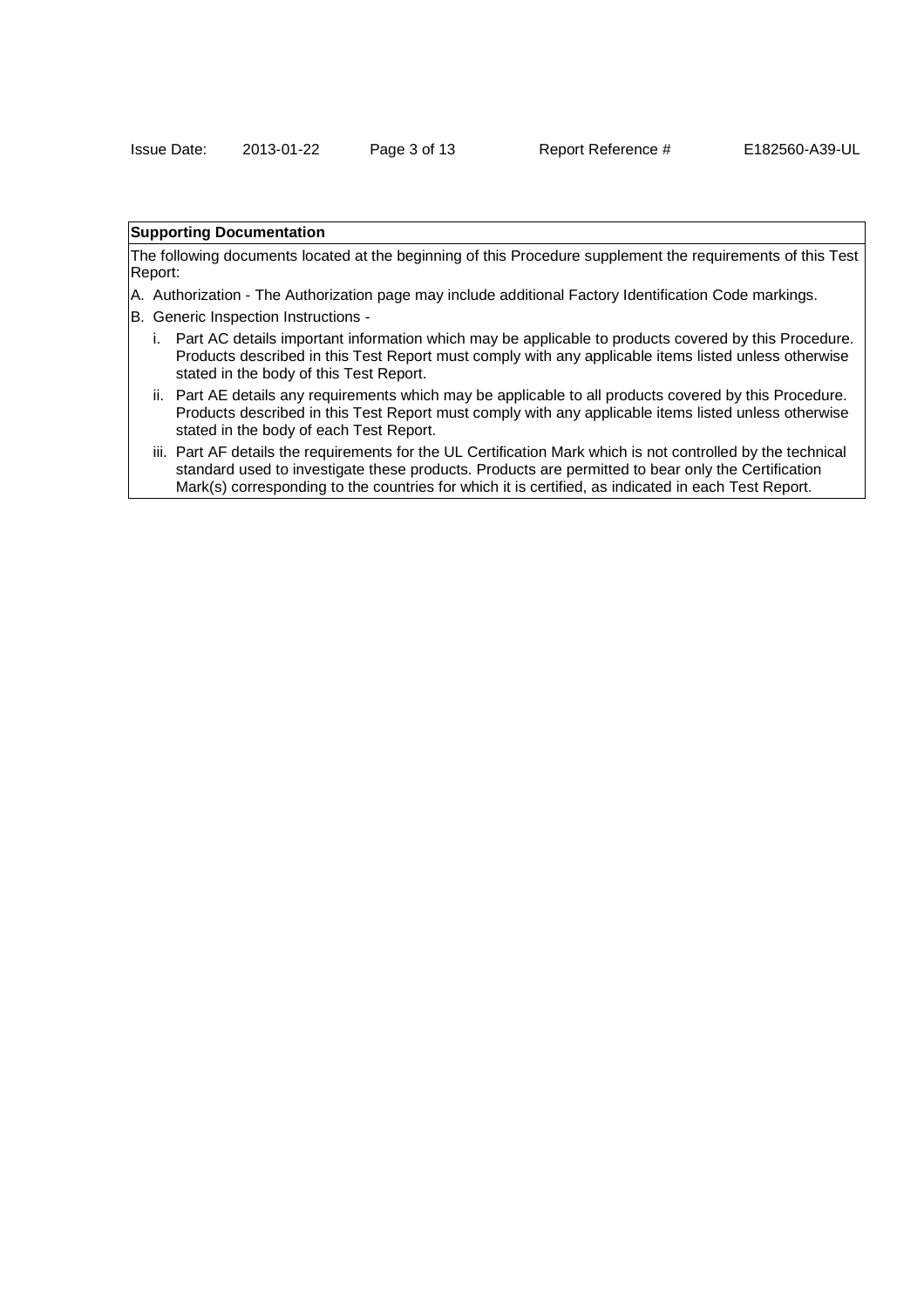### **Product Description**

The equipment is an open frame switching mode power supply for building-in which has been evaluated for use in Class I and Class II medical application. Unit is power by connecting the main inlet terminal, a Class F step down transformer and all electronics components are mounted on 94V-0 PWB.

MOPP insulation was provided.

### **Model Differences**

Model NPS62-M is identical to Models NPS63-M and NPS65-M except for Power transformer (T1), Common Mode Choke (L1), the rating of Switching MOSFET (Q1) and Bulk Capacitor (C6), the dimension of secondary heatsink (HTSK2), minor change of secondary side of PCB layout and different output rating.

Model NPS64-M is identical to Model NPS63-M except for Power transformer (T1), Common Mode Choke (L1) and different output rating.

### **Technical Considerations**

- Classification of installation and use : Component to be installed in end-product
- Device type (component/sub-assembly/ equipment/ system) : Component
- Intended use (Including type of patient, application location) : Component to be evaluated in end product
- Mode of operation : Continuous
- Supply connection : Input Connector
- Accessories and detachable parts included : None
- Other options include : None
- The product was investigated to the following additional standards:: ANSI/AAMI ES60601-1 (2005 + C1:09 + A2:10 +R2012) (Medical Electrical Equipment - Part 1: General Requirements for Basic Safety and Essential Performance) (includes Deviations for United States), CAN/CSA-C22.2 No. 60601-1 (2008) (Medical Electrical Equipment - Part 1: General Requirements for Basic Safety and Essential Performance) (includes National Differences for Canada)
- The product was not investigated to the following standards or clauses:: Electromagnetic Compatibility (IEC 60601-1-2), Clause 14, Programmable Electronic Systems, Biocompatibility (ISO 10993-1)
- The degree of protection against harmful ingress of water is:: Ordinary
- The mode of operation is:: Continuous
- The product is suitable for use in the presence of a flammable anesthetics mixture with air or oxygen or with nitrous oxide:: No
- The product is Recognized only to the following hazards: Fire, Shock.

### **Engineering Conditions of Acceptability**

For use only in or with complete equipment where the acceptability of the combination is determined by UL LLC. When installed in an end-product, consideration must be given to the following:

- The power supplies have been judged on the basis of the required creepage and clearances in the Standard for Medical Electrical Equipment, ANSI/AAMI ES 60601-1, Sub clause 8.9.
- This power supply has not been evaluated for patient connected applications.
- For Models NPS63-M, NPS65-M, NPS64-M: Total continuous output power shall not exceed 60W with 30CFM forced-air cooling. Total continuous output power at natural convection cooling is also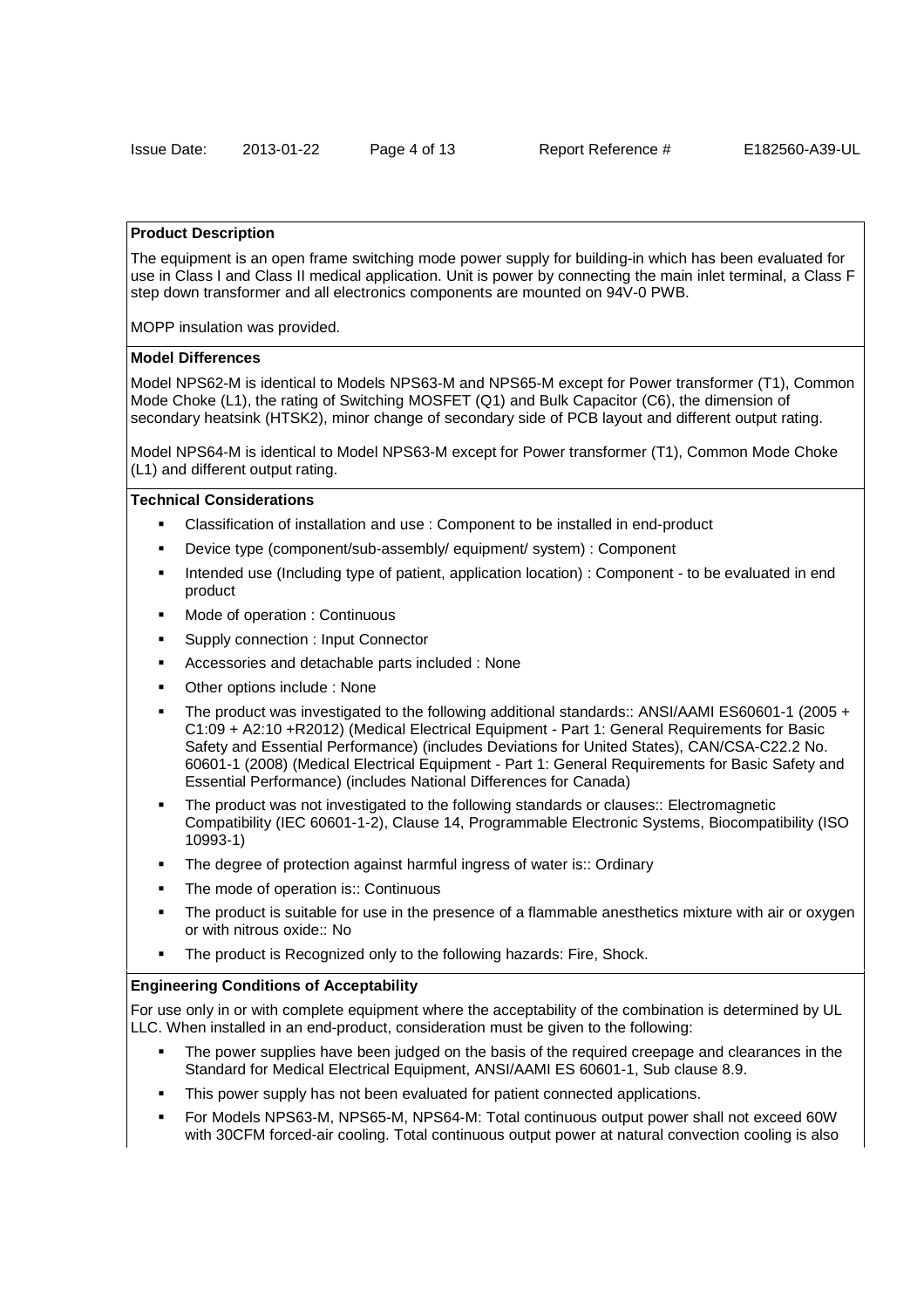60W. Output derates 2.5% per degree from 50degC to 80degC ambient temp. For Model NPS62-M: Total continuous output power shall not exceed 55W with 30CFM forced-air cooling. Total continuous output power at natural convection cooling is also 55W. Output derates 2.5% per degree from 50degC to 80degC ambient temp

- Consideration should be given to measuring the temperatures on power electronic components and transformer windings when the power supply is installed in the end use equipment. The primary transformer (T1) incorporates a Class 155 (F) insulation system.
- The power supply was evaluated as 2 MOPP Insulation between Primary and Secondary, and as 1 MOPP Insulation between Primary and Earth. See insulation diagram for details.
- The maximum measured working voltage is 338.6 V rms (328.8 V rms, 645 Vpk for Model NPS63-M, 338.6 V rms, 557 Vpk for Model NPS65-M and 332.9 V rms, 610 Vpk for Model NPS62-M, 329.0 Vrms, 628 Vpk for Model NPS64-M; The electric strength tests in the end-product shall be based on this value.)
- Additional UL Recognized DC Fuse must be provided in end-system for DC input.
- Leakage current test need to be repeated in end-product investigation.
- Earthing terminal at input connector is not considered protective earthing terminal, but is considered bonding terminal. Power supply chassis is to be reliably bonded earthing in end use equipment before energized.
- Instructions and equipment marking shall be provided in a language, which is acceptable in the country in which the equipment is to be installed.
- This power supply was tested on a 20 A branch circuit. If used on a branch circuit greater than this, additional testing may be necessary. The fuse employed didn't fractured and remained intact during the single fault condition testing and short circuit testing performed in client's facility.
- Input terminal/connector shall be connected to the supply neutral in the end use for simultaneous disconnection of all supply poles.
- The insulation between accessible parts and live part must be re-evaluated in end product.
- For Models NPS63-M, NPS65-M, NPS64-M: This power supply has been evaluated for use in 50degC ambient at 60 W load. For Model NPS62-M : This power supply has been evaluated for use in 50degC ambient at 55 W load.
- End product Risk Management Process to include consideration of requirements specific to the Power Supply.
- End product Risk Management Process to consider the need for different orientations of installation during testing.
- End product to determine the acceptability of risk in conjunction to the movement of components as part of the power supply.
- End product to determine the acceptability of risk in conjunction to the routing of wires away from moving parts and sharp edges as part of the power supply.
- Temperature Test was conducted without Test Corner. End product to determine the acceptability of risk in conjunction to temperature testing without test corner as part of the power supply.
- End product Risk Management Process to consider the need for simultaneous fault condition testing.
- End product to determine the acceptability of risk in conjunction to the selection of components as it pertains to the intended use, essential performance, transport, storage conditions as part of the power supply.
- A suitable Electrical and Fire enclosure shall be provided in end product.
- This unit is not intented to used for permanent connection.